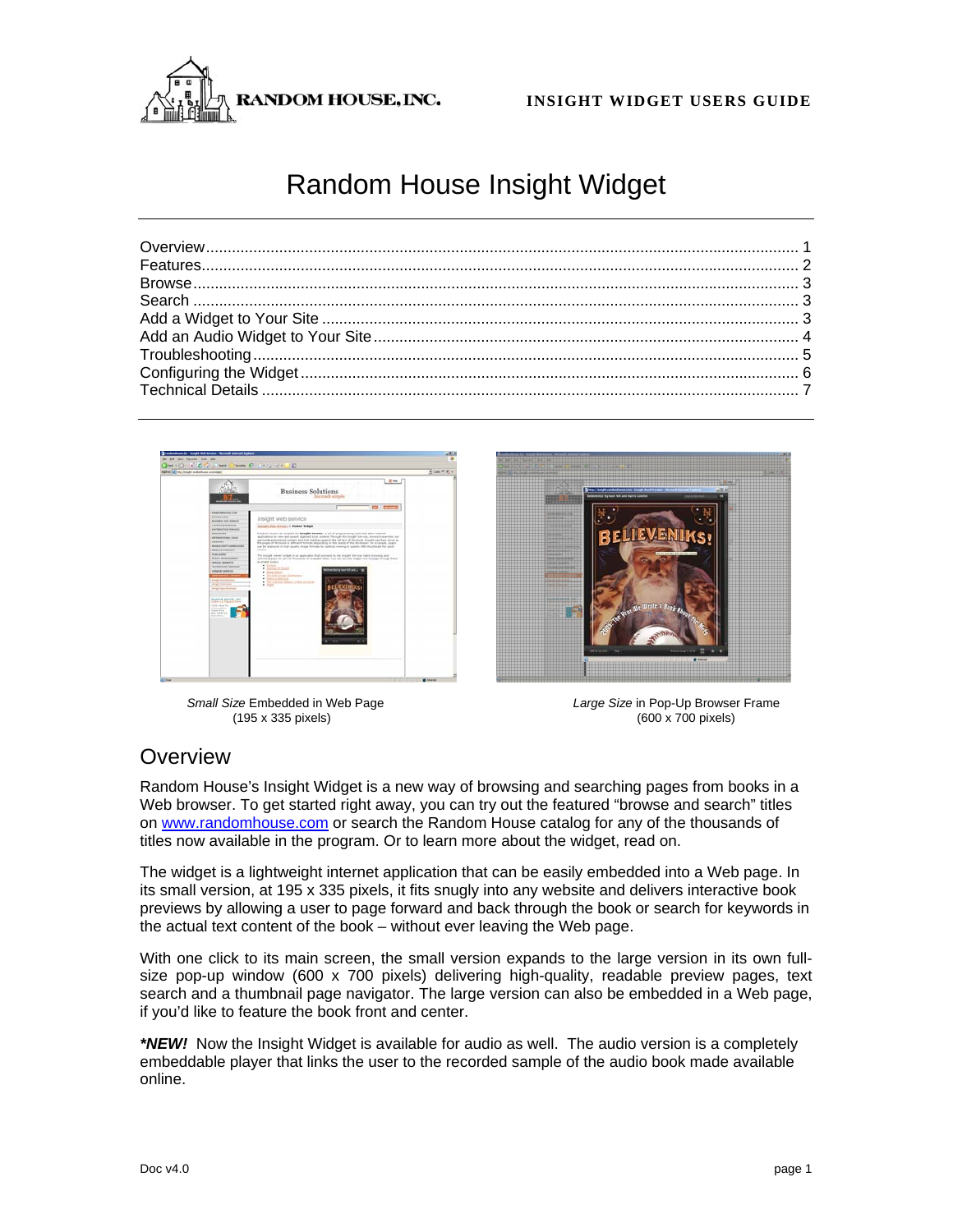

## Features



[small size shown]

|                                    | <b>Small</b><br>(195 x 335) | Large<br>$(600 \times 700)$ | <b>Description</b>                                                                                   |
|------------------------------------|-----------------------------|-----------------------------|------------------------------------------------------------------------------------------------------|
| Title and Author Bar               |                             |                             | Displays book title and author                                                                       |
| Search Button (Binoculars)         |                             |                             | Searches book text for user-entered keywords.                                                        |
| Click To Read                      |                             |                             | Click the main window view large version in pop-up.                                                  |
| <b>Browse Forward/Back Arrows</b>  |                             |                             | Navigates through Page Windows                                                                       |
| <b>Buy This Book Button</b>        |                             |                             | Links user to partnered website where book can be<br>purchased (destination can be configured).      |
| Add to Web Site $(+)$ Button       |                             |                             | Pops up the exact HTML snippet needed to copy the<br>widget into another website.                    |
| <b>Thumbnail Navigation Button</b> |                             |                             | Shows multiple Page Windows in reduced, thumbnail<br>sizes for easier navigation. (Large size only). |
| Play/Pause Button                  |                             |                             | Audio version only. [shown in inset]                                                                 |
| <b>Volume Button</b>               |                             |                             | Audio version only. [shown in inset]                                                                 |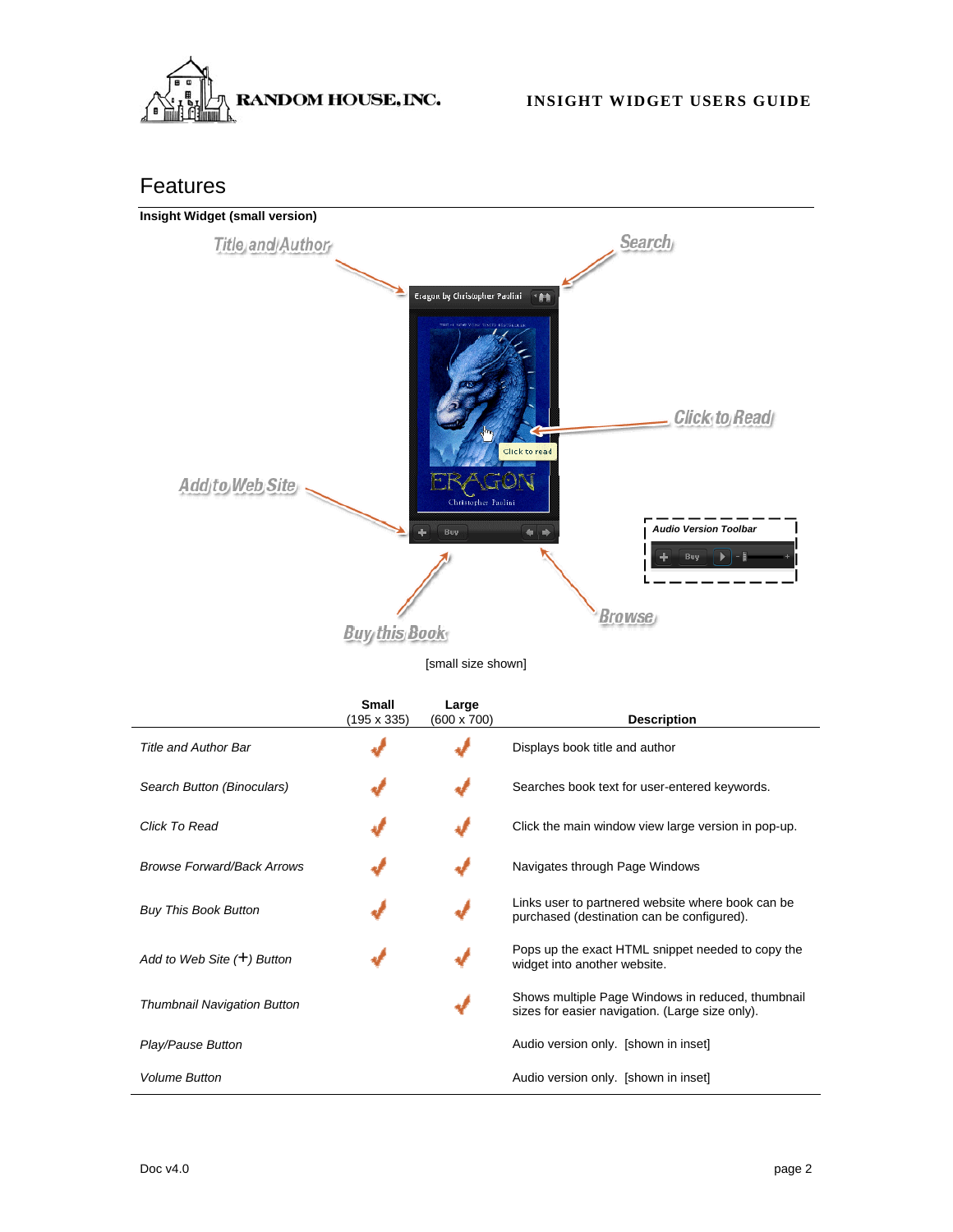

## **Browse**

## Arrow Keys

Navigate through the preview pages in both large and small versions with the Forward and Back arrows located in the lower-right corner of the widget.

### Thumbnail Navigator Button

The large version of the widget can display multiple preview pages at one time by reducing the page view to thumbnail sizes for easier navigation. Click on the thumbnail navigator button in the lower right corner of the large sized widget and the thumbnails will appear in the window. Scroll through the pages and click on the page you want to resume viewing at full-size.



**Button**



## Search

## 1. Enter Search Text

For the small version, first click the Search Button (binoculars) in the upper-right corner. Then, for either version, type in your search text in the blue box.

### 2. Click Search Button (or Hit Enter/Return Key)

Once you've entered the search text, click the Search Button (binoculars) or hit the Enter/Return key on the keyboard.

## 3. Click on Desired Result

If the widget finds a match or matches to your search term, it will list the results in the search window. The widget will return any match from all the pages of the book; matches on available preview pages will be listed first. For matches on preview pages, just click the result that you want and the widget will jump directly to that page. To close the search window and return to your previously viewed page, just click the  $\overline{X}$  in the upper-right corner.

## Add a Widget to Your Site

## 1. Pick A Title

Begin by searching among the thousands of titles on www.randomhouse.com that have this feature enabled. If the title you want is available in a widget, it will show up labeled with "Browse and Search". You may also find a widget for the book on the author's website, your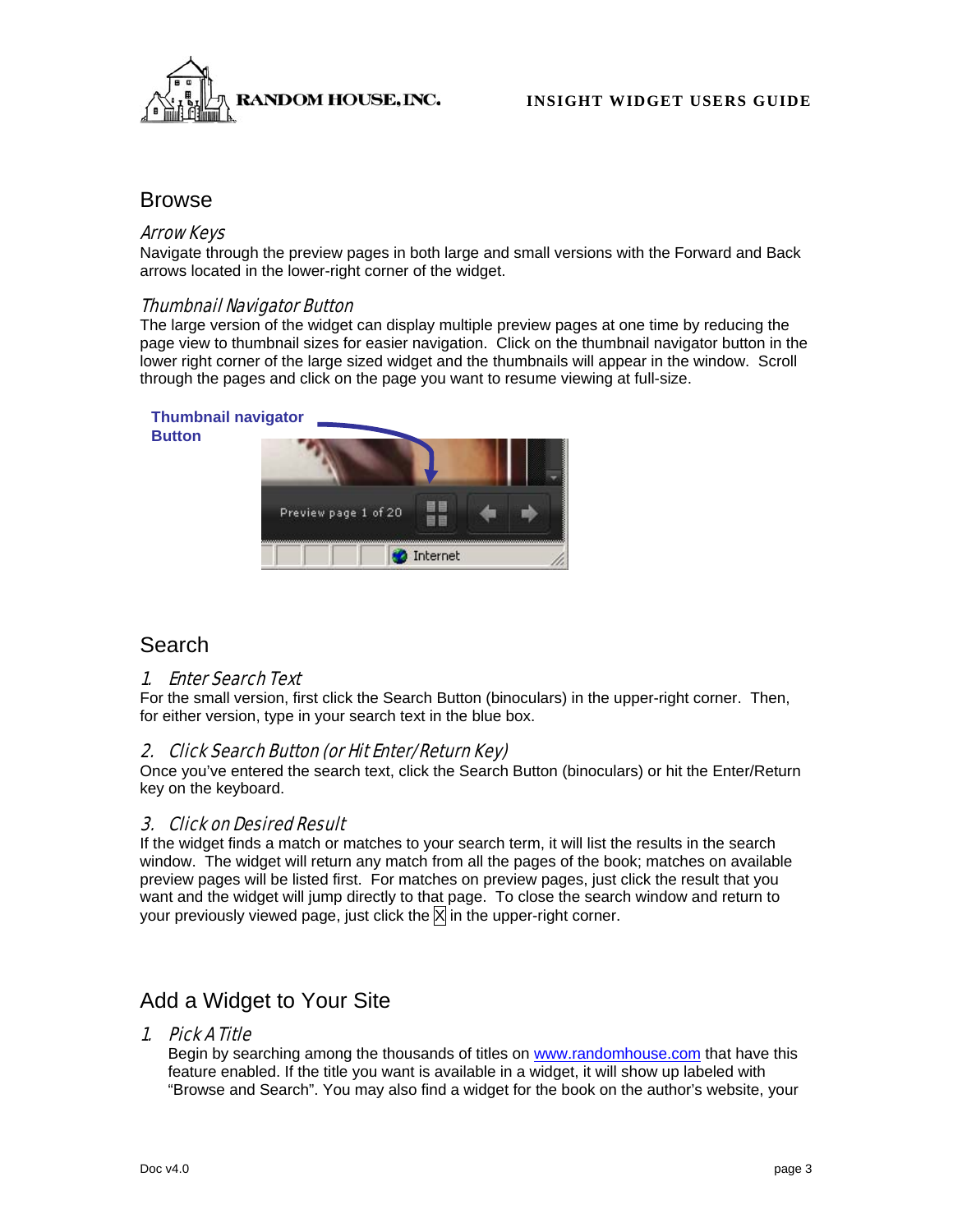

favorite book blog, or any other related site that you came across and liked while browsing the Web.

## 2. Click

Click on the **+** Button (small version) or Add To My Site Button (large version). Select the size of widget you want to embed from the drop down menu: There are two options available: "*Small size"* (195 x 335) or "*Large size"* (600 x 700).

## 3. Copy

Once you've selected a size to embed, copy the snippet of HTML displayed in the window. This is the embed code that you will need to insert into your webpage.



## 4. Paste

To add the widget to your website, paste the embed code – the HTML snippet copied above – into your webpage. (See *Configuring Your Widget* Section for more advanced configuration options.)

## Add an Audio Widget to Your Site

To add an audio version of the widget to your website, follow the same steps outlined above: first, find the *audio* widget for the book you want on www.randomhouse.com, then click, copy and paste as outlined above.

If you want configure an existing preview widget into an audio widget, you'll need to know the ISBN for the book's audio version. See *Configuring Your Widget* Section to learn how to configure the audio version of the widget in your website.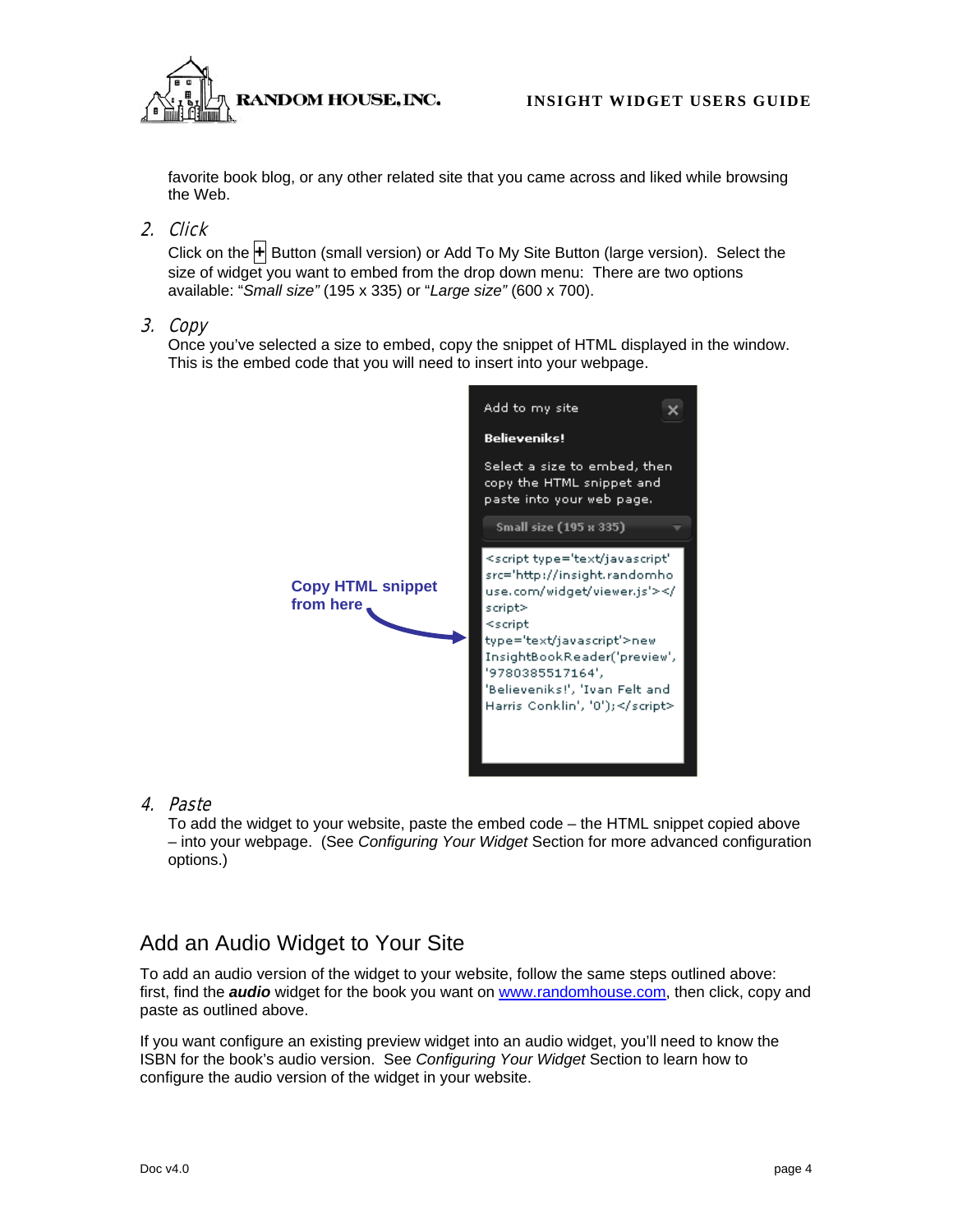

## **Troubleshooting**

### **Compatibility**

Software restrictions from blog and social networking websites can vary and may interfere with the Widget's functionality or embedding. While we continue to work toward greater compatibility with each new release, you may prefer to add a simple link instead of embedding the Widget. If you are experiencing problems with the embedded Widget, or if your blog or website software does not support embedding the Widget, you can add the direct links below instead:

#### *Small Size:*

```
http://insight.randomhouse.com/widget/preview.html?isbn=978038551716
4&title=Believeniks!&author=Ivan+Felt+and+Harris+Conklin
```
#### *Large Size:*

```
http://insight.randomhouse.com/widget/single.html?isbn=9780385517164
&title=Believeniks!&author=Ivan+Felt+and+Harris+Conklin
```
#### Some known issues:

#### *Blogger*

Blogger has some restrictions that prevent widgets embedded with Javascript from functioning properly. The widget can be embedded into a Blogger template, but for including in a single post, you can use the troubleshooting links above.

#### *LiveJournal*

The Insight widget is not yet embeddable in this service. We are working with the blogging sites to make sure you'll be able to use the Insight widget in their services very soon. For now, though, we suggest using the links above to discuss a favorite book.

#### *MySpace*

MySpace compatibility is forthcoming; the links above will work to link to the widget in a new window.

### Special Characters

If you're experiencing problems embedding a widget in your website, check the title and author of the book that you're trying to embed. If an apostrophe ( ' ) appears in the book title or author's name, replace the apostrophe with the value: %27.

For example, replace,

```
<script type='text/javascript' 
src='http://insight.randomhouse.com/widget/viewer.js'></script>
```

```
<script type='text/javascript'>new InsightBookReader('preview', 
'9780375834646', 'Henry<mark>'</mark>s Bad Day', 'Reverend W. Awdry; illustrated
by Richard Courtney', '0', '', 'http://www.randomhouse.com/cgi-
bin/buy_landing.php?isbn=9780375834646');</script>
```
#### With,

```
<script type='text/javascript' 
src='http://insight.randomhouse.com/widget/viewer.js'></script>
```

```
<script type='text/javascript'>new InsightBookReader('preview', 
'9780375834646', 'Henry<mark>%27</mark>s Bad Day', 'Reverend W. Awdry;
illustrated by Richard Courtney', '0', '',
```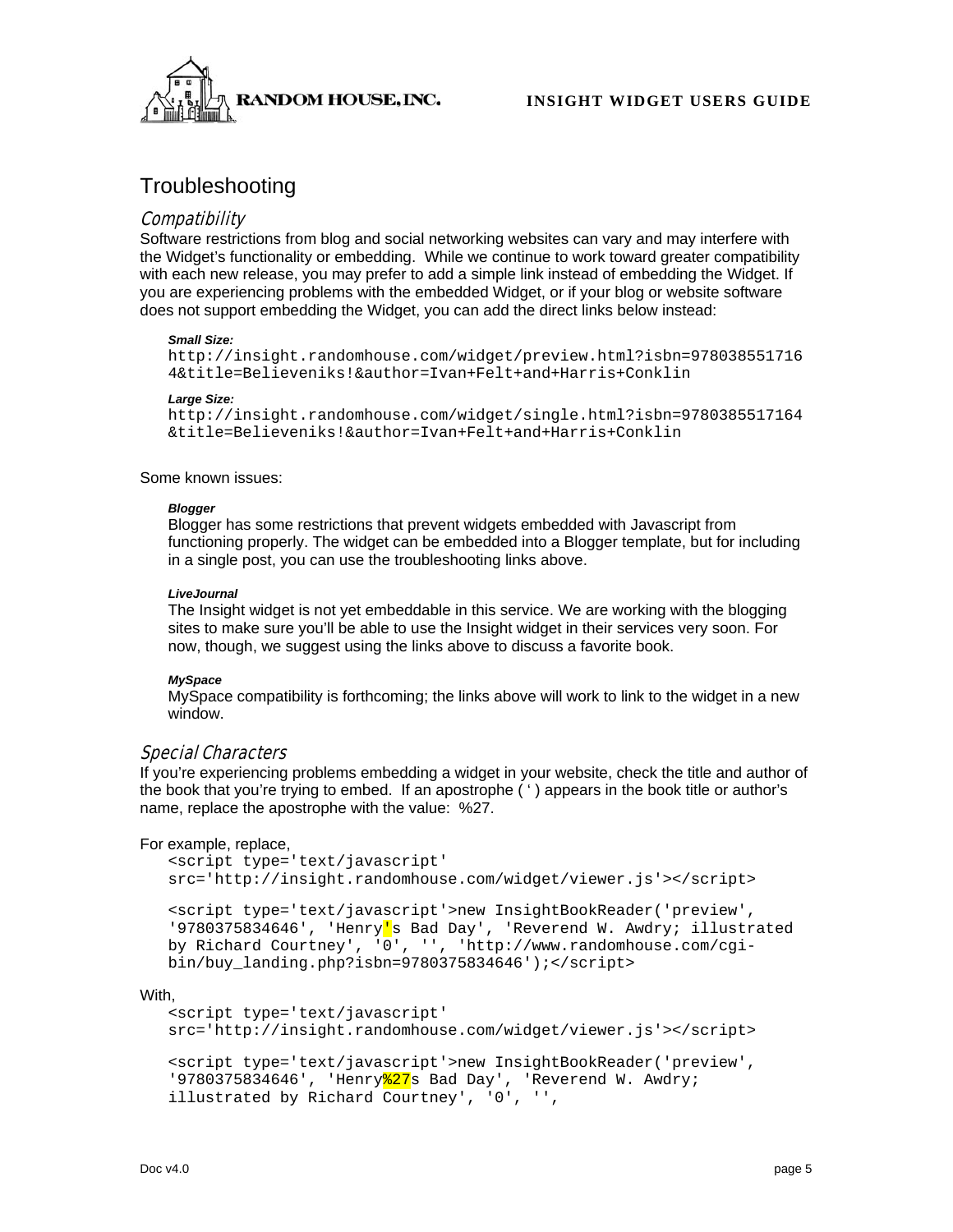

```
'http://www.randomhouse.com/cgi-
bin/buy landing.php?isbn=9780375834646');</script>
```
## Configuring the Widget

You can configure your widget by modifying the embed code. (See the previous section to learn how to get a copy of the embed code snippet for your widget.) The following options are configurable in this way.

### Configuring the Buy Button Link

By default, the original widget embed code points the "Buy" button to the Random House online store. You can configure the widget in your website to point to any other of your favorite online stores by providing a value for the highlighted parameter to the embed code as shown in the example below:

#### *Default code:*

```
<script type='text/javascript' 
src='http://insight.randomhouse.com/widget/viewer.js'></script> 
<script type='text/javascript'>new InsightBookReader('preview', 
'9780385517164', 'Believeniks!', 'Ivan Felt and Harris Conklin', 
'0');</script>
```
#### *Change to:*

```
<script type='text/javascript' 
src='http://insight.randomhouse.com/widget/viewer.js'></script> 
<script type='text/javascript'>new InsightBookReader('preview', 
'9780385517164', 'Believeniks!', 'Ivan Felt and Harris Conklin', '0', 
\mathbf{u}, \mathbf{v}'http://search.myfavorite.com/booksearch/examplepage?bookid=97803855171
64');</script>
```
#### *If you run into trouble, try escape'ing the URL as shown below. Change to:*

```
<script type='text/javascript' 
src='http://insight.randomhouse.com/widget/viewer.js'></script> 
<script type='text/javascript'>new InsightBookReader('preview', 
'9780385517164', 'Believeniks!', 'Ivan Felt and Harris Conklin', '0', 
'', escape 
('http://search.myfavorite.com/booksearch/examplepage?bookid=9780385517
164'));</script>
```
### Configuring the Widget for the Audio Version

If you know the ISBN of the audio book samples you want to add, you can convert an existing preview widget into an audio version which will play the recorded sample of an audio book.

If you don't know the ISBN for the audio version you're looking for, simply locate the audio book you want on www.randomhouse.com directly, and embed the audio version code snippet according to the instructions in the *Add the Widget to Your Site* Section.

To convert an existing widget into the audio version, update the embed code as follows in the highlighted areas.